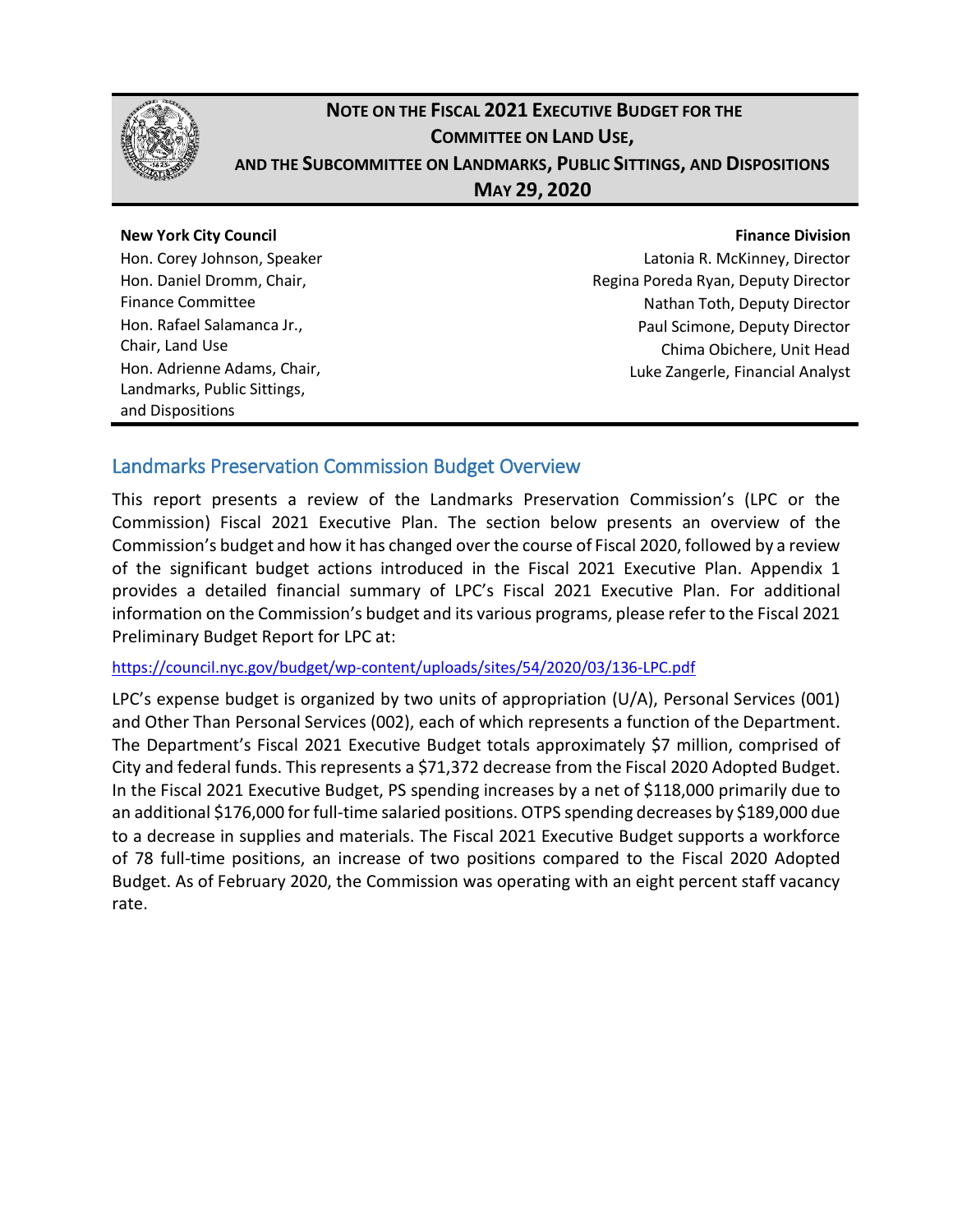

#### **LPC Budget Growth**

### New in the Fiscal 2021 Executive Plan

LPC's Fiscal 2021 Executive Plan does not include any new needs. The Departments' budget includes Other Adjustments totaling less than \$2,000 in Fiscal 2021 and in the outyears. LPC's Fiscal 2021 Executive Plan also contains a savings program, or Program to Eliminate the Gap (PEG), of \$540,000 in Fiscal 2020. Appendix 2 reports the changes made to the Fiscal 2020 and Fiscal 2021 Budgets since the Adoption of the Fiscal 2020 Budget. Highlighted changes are listed below.

#### **PEG Associated Savings**

**Citywide Savings Program.** In conjunction with the Fiscal 2021 Executive Plan, the Office of Management and Budget (OMB) released a Citywide Savings Program that outlined a plan to close a budget gap of \$2.7 billion over Fiscal 2020 and Fiscal 2021. To develop the program, OMB asked all agencies to identify efficiencies, alternative funding sources and programmatic changes, including PEGs that would yield budgetary savings. LPC has identified PEG savings totaling \$540,000 in Fiscal 2020 only. The savings identified by LPC include the following.

- **OTPS Accruals.** The Fiscal 2021 Executive Plan includes savings \$240,000 from administrative OTPS accruals in Fiscal 2020 only.
- **PS Savings.** The Fiscal 2021 Executive Plan includes Personal Service savings of \$300,000 in Fiscal 2020 only from costs associated with LPC's research team.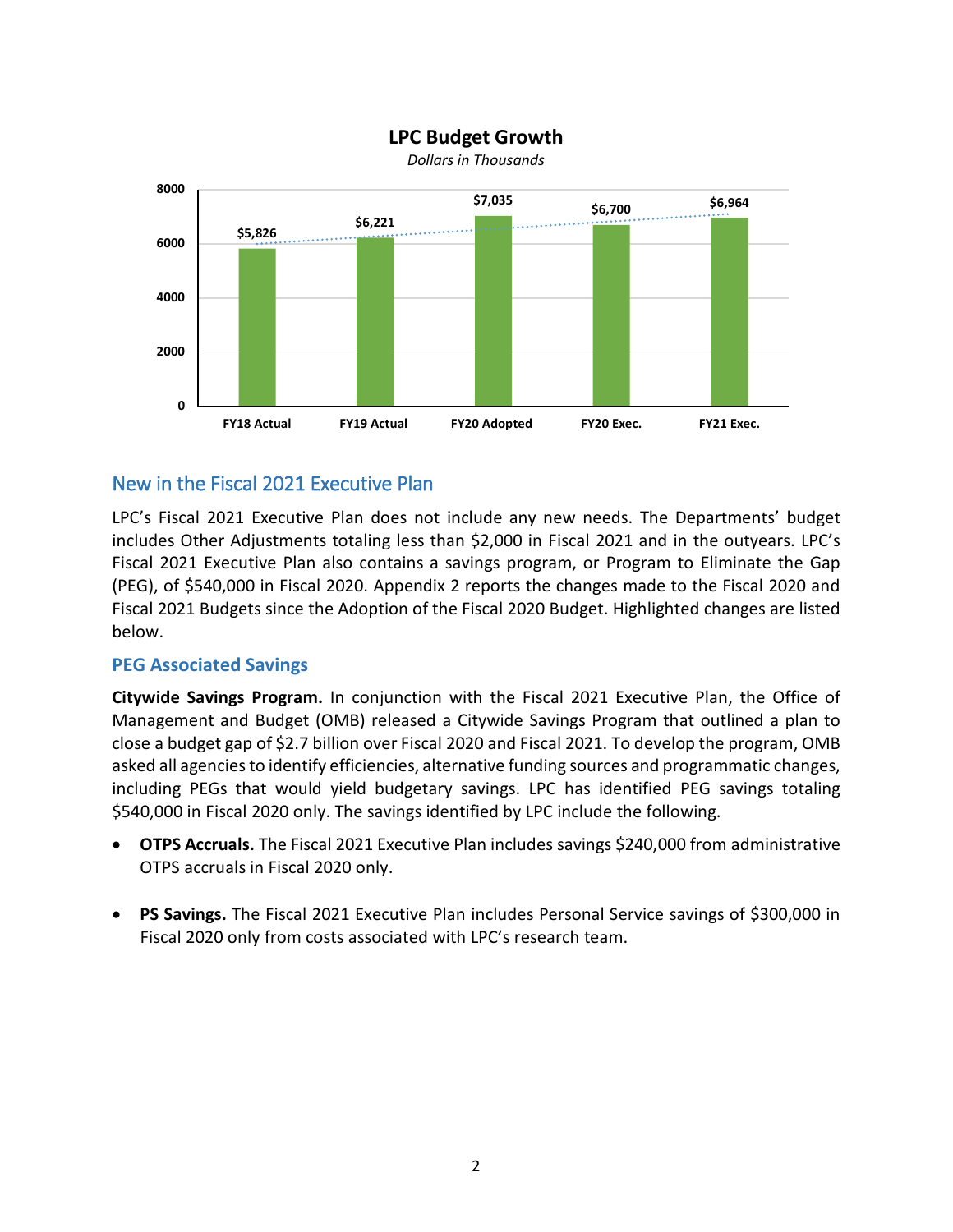|                                        | <b>FY18</b>   | <b>FY19</b>   | <b>FY20</b> | <b>Executive Plan</b> |             | *Difference      |
|----------------------------------------|---------------|---------------|-------------|-----------------------|-------------|------------------|
| <b>Dollars in Thousands</b>            | <b>Actual</b> | <b>Actual</b> | Adopted     | <b>FY20</b>           | <b>FY21</b> | <b>FY20-FY21</b> |
| <b>Spending</b>                        |               |               |             |                       |             |                  |
| <b>Personal Services</b>               | \$5,223       | \$5,648       | \$6,180     | \$5,888               | \$6,298     | \$118            |
| <b>Other Than Personal Services</b>    | 603           | 573           | 855         | 812                   | 666         | (189)            |
| <b>TOTAL</b>                           | \$5,826       | \$6,221       | \$7,035     | \$6,700               | \$6,964     | (571)            |
| <b>Personal Services</b>               |               |               |             |                       |             |                  |
| <b>Additional Gross Pay</b>            | \$104         | \$303         | \$127       | \$107                 | \$127       | \$0              |
| Full-Time Salaried - Civilian          | 4,887         | 5,141         | 5,727       | 5,454                 | 5,903       | 176              |
| <b>Other Salaried &amp; Unsalaried</b> | 217           | 193           | 319         | 320                   | 261         | (58)             |
| Overtime - Civilian                    | 15            | 11            | 7           | 7                     | 7           | 0                |
| P.S. Other                             | $\Omega$      | 0             | $\Omega$    | 0                     | $\Omega$    | 0                |
| <b>SUBTOTAL</b>                        | \$5,223       | \$5,648       | \$6,180     | \$5,888               | \$6,298     | \$118            |
| <b>Other Than Personal Services</b>    |               |               |             |                       |             |                  |
| <b>Contractual Services</b>            | \$208         | \$165         | \$211       | \$417                 | \$211       | \$0              |
| Fixed & Misc. Charges                  | 3             | 7             | $\Omega$    | 0                     | $\Omega$    | 0                |
| Other Services & Charges               | 284           | 290           | 311         | 284                   | 312         | 1                |
| Property & Equipment                   | 54            | 46            | 29          | 46                    | 29          | 0                |
| Supplies & Materials                   | 54            | 65            | 304         | 65                    | 114         | (190)            |
| <b>SUBTOTAL</b>                        | \$603         | \$573         | \$855       | \$812                 | \$666       | (5189)           |
| <b>TOTAL</b>                           | \$5,826       | \$6,221       | \$7,035     | \$6,700               | \$6,964     | (571)            |
| <b>Funding</b>                         |               |               |             |                       |             |                  |
| <b>City Funds</b>                      |               |               | \$6,417     | \$5,885               | \$6,343     | (574)            |
| State                                  |               |               | 0           | 20                    | 0           | 0                |
| Federal - Community                    |               |               |             |                       |             |                  |
| Development                            |               |               | 618         | 795                   | 621         | 3                |
| <b>TOTAL</b>                           | \$5,826       | \$6,221       | \$7,035     | \$6,700               | \$6,964     | (571)            |
| <b>Budgeted Headcount</b>              |               |               |             |                       |             |                  |
| <b>Full-Time Positions - Civilian</b>  | 67            | 72            | 76          | 76                    | 78          | $\overline{2}$   |
| <b>TOTAL</b>                           | 67            | 72            | 76          | 76                    | 78          | $\overline{2}$   |

# **Appendix 1: LPC's Fiscal 2021 Executive Plan Financial Summary**

*\*The difference of Fiscal 2020 Adopted Budget compared to Fiscal 2021 Executive Budget.*